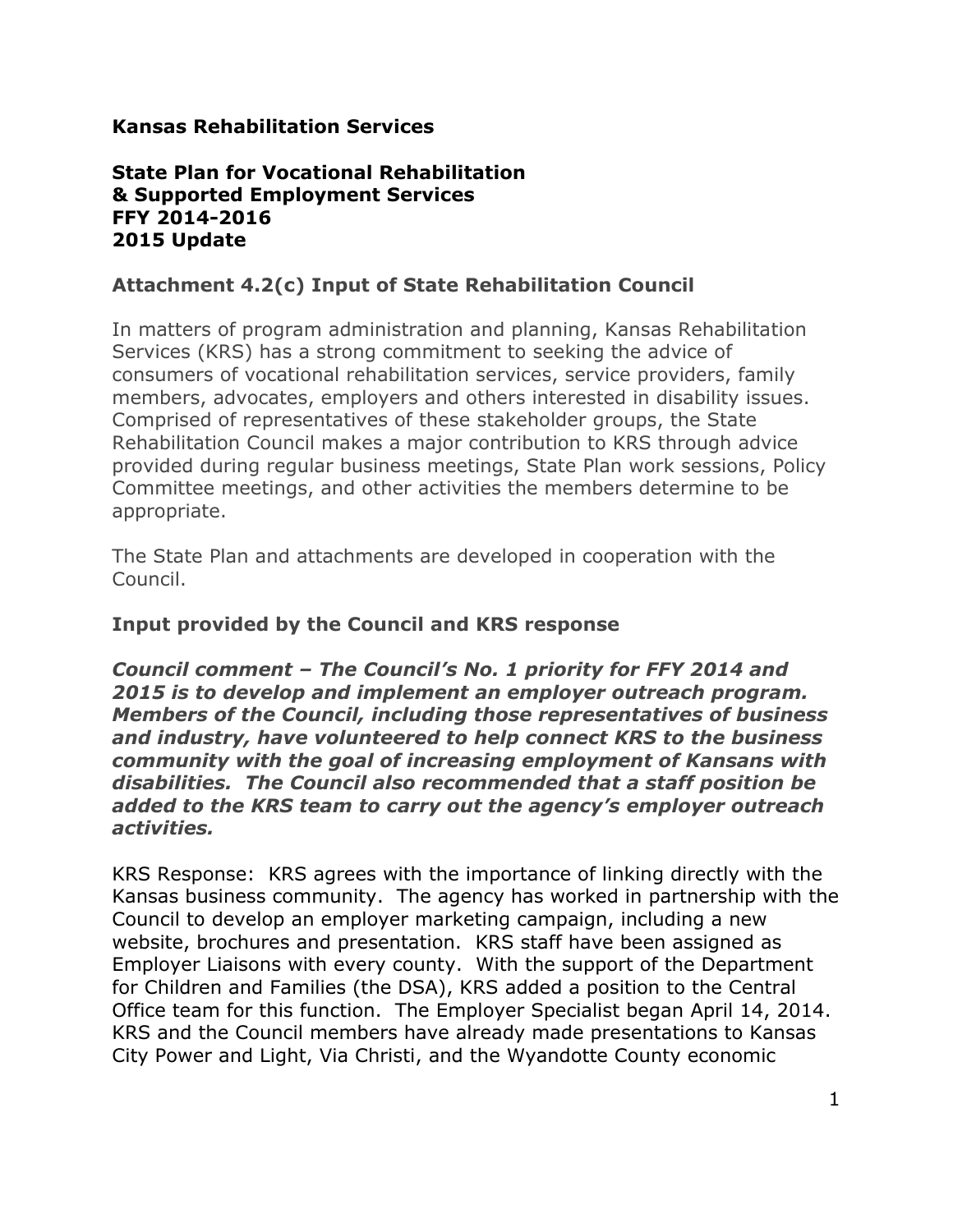development partnership. The goal is to continue meeting with employers, human resource organizations, and economic development entities to promote employment of people with disabilities. Please visit our new website to learn more: [GoodForBusiness@dcf.ks.gov](mailto:GoodForBusiness@dcf.ks.gov)

*Council comment – Members worked in partnership with KRS to develop a proposed policy on service and payment authorizations, and related documentation requirements. The Council also worked with KRS to update its policy and procedures related to maintenance services. The Council endorsed implementation of these proposed policies.*

KRS Response: Following review and approval by the Kansas Department for Children and Families and the Rehabilitation Services Administration, KRS implemented these policy changes effective October 1, 2013.

*Council comment – Members requested the opportunity to meet with Emporia State University to discuss methods for increasing the number of students in the master's program in rehabilitation counseling, and increasing the number of graduates interested in employment with KRS.*

KRS Response: A representative of Emporia State University participated in the Council's meeting on November 22, 2013. Since that time, Emporia State has applied for a federal grant that would offer stipends for individuals to participate in rehabilitation counselor training. Emporia State has also implemented a 40-hour curriculum leading to the Certified Rehabilitation Counselor designation. Staff from KRS and Emporia State are continuing the dialogue about increasing student enrollment and interest in working in public rehabilitation.

# **Review and analysis of consumer satisfaction**

*Satisfaction surveys:* A satisfaction survey was distributed in November 2012 (FFY 2013) to all current consumers, consumers whose cases had been closed in the previous six months, school personnel, service providers, advocacy organizations, and other stakeholders.

The survey is based on the American Consumer Satisfaction Index, which measures three dimensions of satisfaction: overall satisfaction, satisfaction compared to expectations, and satisfaction compared to the ideal. This method was recommended by the Rehabilitation Services Administration